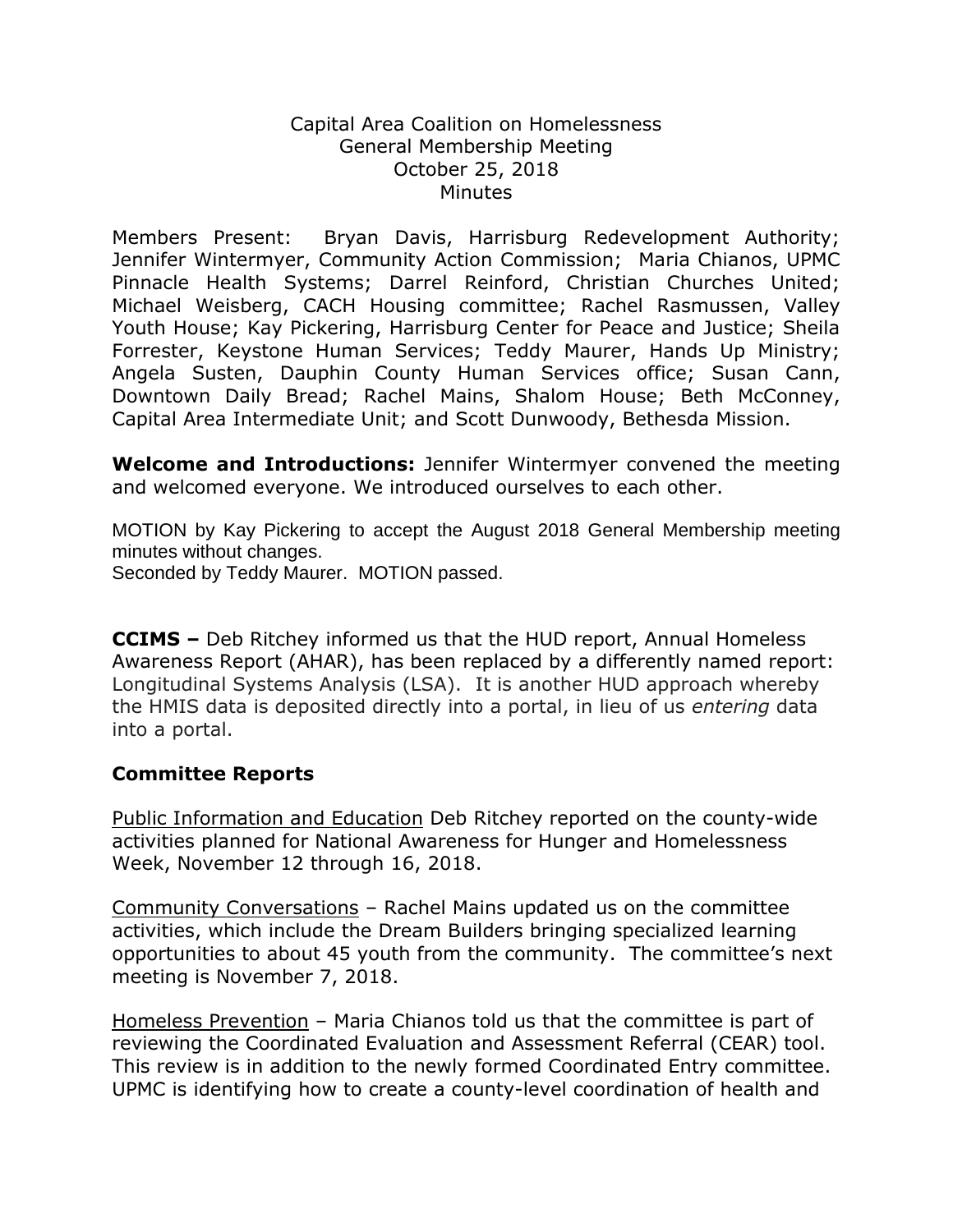homeless issues. The CACH Housing committee will be approached about UPMC's efforts. They are asking questions about how long are people homeless because of health issues.

Housing – Mike Weisberg reported that the 41 units of 811 housing will be available in January 2019 with a public posting notice. This housing creates placement opportunities for homeless people with a disability. People on the Section 8 waiting list will be notified but homeless people will be kept on a separate list from non-homeless people. It is crucial that homeless people be in HMIS. Coordination of this placement is required. Mike talked about the partners in this effort including the Center for Independent Living. Further discussion included the roles of the Coordinated Evaluation Referral Tool (CERT) and the CEAR. The committee is working with Capital Region Property Owners Association (CRPOA) to create awareness about the people we serve. Another program that CACH accessed funding for is the Landlord Mitigation Program, also being launched in January 2019. The Housing Authority of Dauphin County will administer and protocols are being developed for programs and property owners accessing this opportunity.

Service Delivery/Data Collection – Kay Pickering and Deb Ritchey attended the last committee meeting and told us that there was presentation by Case Worthy, an HMIS vendor. The committee is planning trainings on domestic violence sensitivity and equal access. Kay expressed the concern that the needs of people experiencing domestic violence are not being met specific to safety and housing. She informed us that application for the Pennsylvania Low Income Home Energy Assistance Program (LIHEAP) was mailed out to previous recipients. We discussed the increase in utility shut offs in the City. There is a hotline for people facing shut offs. Utility workshops are scheduled in November for in Harrisburg and Lancaster.

Homeless Youth – Rachel Rasmussen reported about Valley Youth House's (VYH) participation the National Awareness week for Hunger and Homelessness. Awareness events were held at Strawberry Square, the steps of the Capital Building and other locations. VYH was awarded funding for residential placement of 12 units for unaccompanied youth 18 to 24 years old. THRIVE will provide six of those units.

**Other business** – Susan Cann reminded us the Winter Overnight Shelter will start up December  $1<sup>st</sup>$ . Downtown Daily Bread (DDB) will have 40 cots for men in this effort in addition to the YWCA (for women and children), Susquehanna Harbor Safe Haven and the Bethesda Mission (both for men). Bryan Davis asked if these folks will be entered into HMIS. No is the answer. DDB is raising \$100,000 for it shelter assistance and drop-in center. The Drop-in Center is now open seven days a week from 8 am to 4 pm. It serves approximately 80 people. Partners of DDB include UPMC,